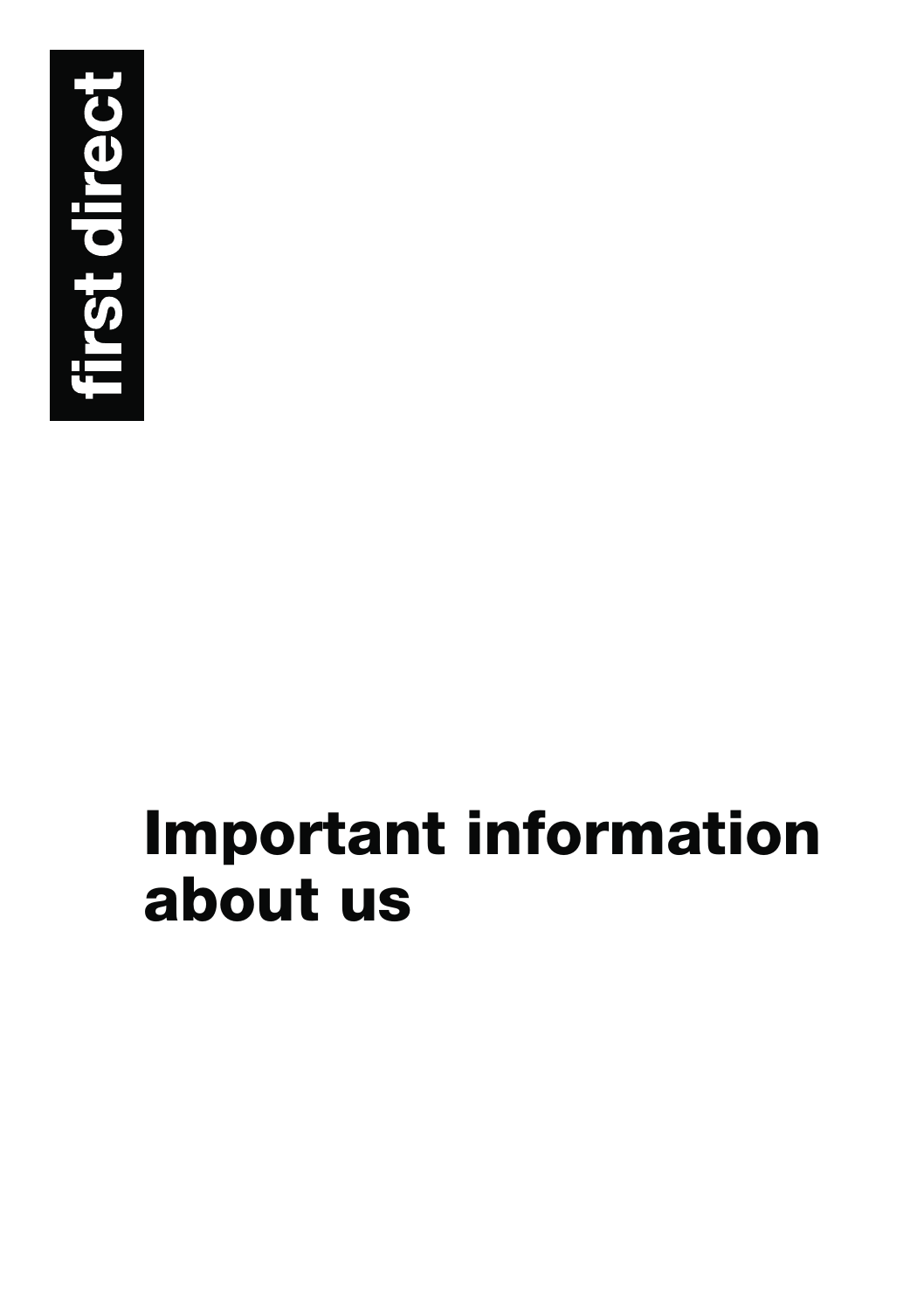# **Important information**

## **Information about us**

**first direct** is a division of HSBC UK Bank plc which provides financial services as its main business.

HSBC UK Bank plc are incorporated in England and Wales and are established at 1 Centenary Square, Birmingham B1 1HQ which is our registered office. HSBC UK Bank plc's registered VAT number is GB365684514 and its company register number is 9928412.

If you want to contact us with a general enquiry please call us on **03 456 100 100**.

You can also send us a secure message though our Internet Banking service at **firstdirect.com**

### **Our regulators**

**first direct** is a division of HSBC UK Bank plc. HSBC UK Bank plc is established at 1 Centenary Square, Birmingham B1 1HQ which is its registered office. HSBC UK Bank plc is authorised by the Prudential Regulation Authority and regulated by the Financial Conduct Authority and the Prudential Regulation Authority. We are a financial services organisation and banking institution. The Financial Conduct Authority is the supervisory authority under Consumer Credit Act 1974. Its address is 12 Endeavour Square, London, E20 1JN. HSBC UK Bank plc is entered in the Financial Services Register under reference number 765112. You can check this on the Financial Services Register by visiting the Financial Conduct Authority website www.fca.org.uk or by contacting the Financial Conduct Authority on 0800 111 6768.

In Jersey HSBC UK Bank plc is regulated by the Jersey Financial Services Commission for Banking, General Insurance Mediation and Investment Business and we abide by the Code of Practice for Consumer Lending. In Guernsey HSBC UK Bank plc is licensed by the Guernsey Financial Services Commission for Banking, Insurance, Collective Investment Schemes and Investment Business. In the Isle of Man, HSBC UK Bank plc is licensed by the Isle of Man Financial Supervision Commission.

## **General Information**

It is possible that taxes or costs may apply to your use of the Banking on the Go App that are not paid to us or imposed by us. For example, your mobile network provider may charge you.

You will be able to use the Banking on the Go App once you have downloaded the App to your mobile device and log onto the App with your Internet Banking Username and other security information that we request.

# **Cancellation**

For a period of 14 days after you have received a paper copy of the Banking on the Go App Terms in the post, you have the right to cancel your contract with us. You can do this by calling us or in branch. You should also delete the Banking on the Go App from your mobile device. If you do not cancel you can still end your contract with us at any time without notice.

## **How to complain**

If we do not deliver the standard of service you expect, or if you think we have made a mistake, please let us know. We will investigate the situation and, if necessary, set about putting matters right as quickly as possible. Where appropriate we will also take steps to prevent a recurrence. Please allow your local branch manager or the manager of the department concerned the first opportunity to answer your concerns and put matters right.

However, if you remain dissatisfied and would like further information about our process for resolving complaints, please ask us for our explanatory leaflet 'Listening to Your Comments'. You may be able to refer your complaint to the Financial Ombudsman Service at Exchange Tower, London E14 9SR. For accounts held in the Channel Islands or the Isle of Man you may be entitled to refer your complaint to the Financial Services Commission in Jersey or Guernsey and the Financial Services Ombudsman Scheme in the Isle of Man.